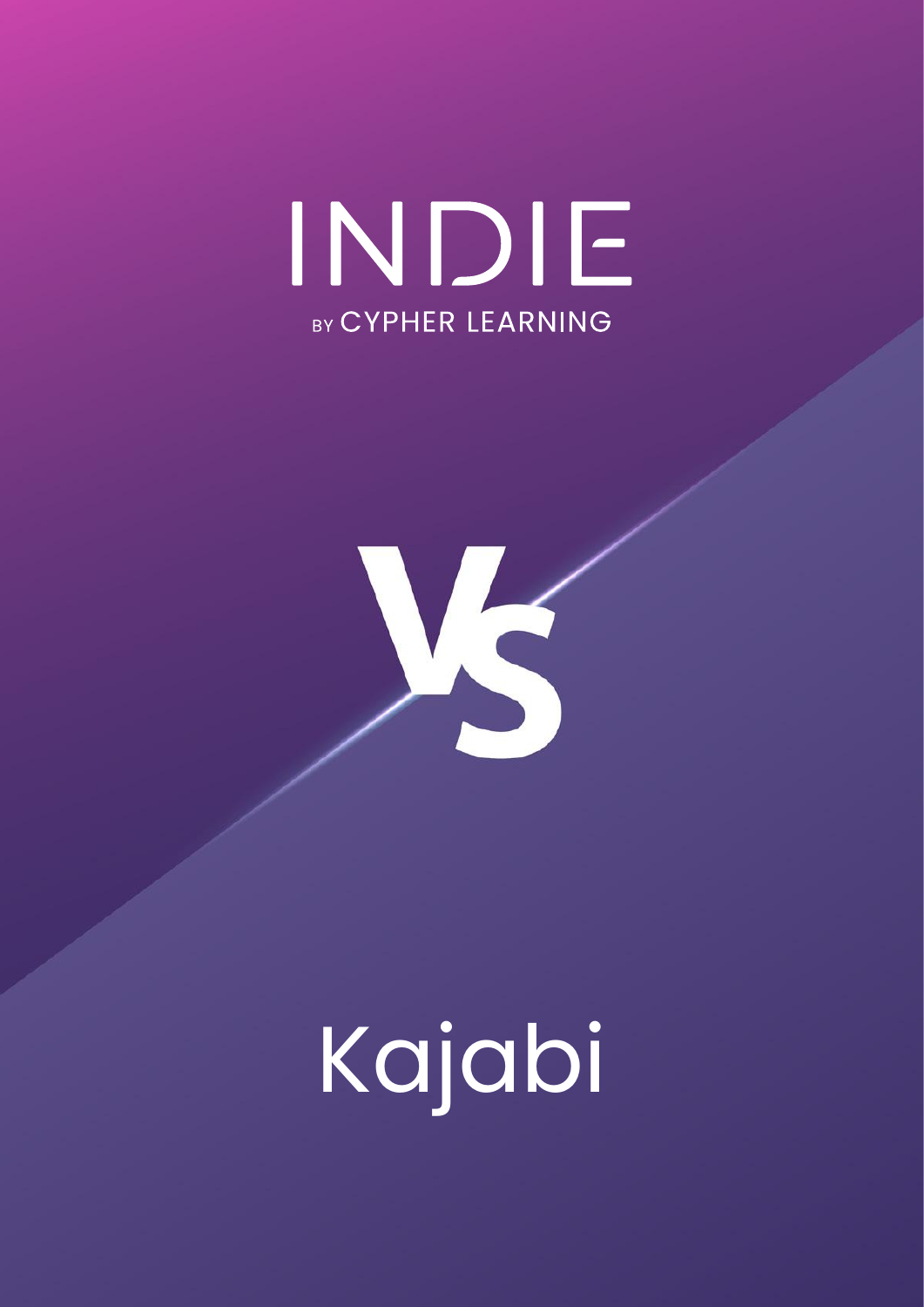## **Table of Contents**

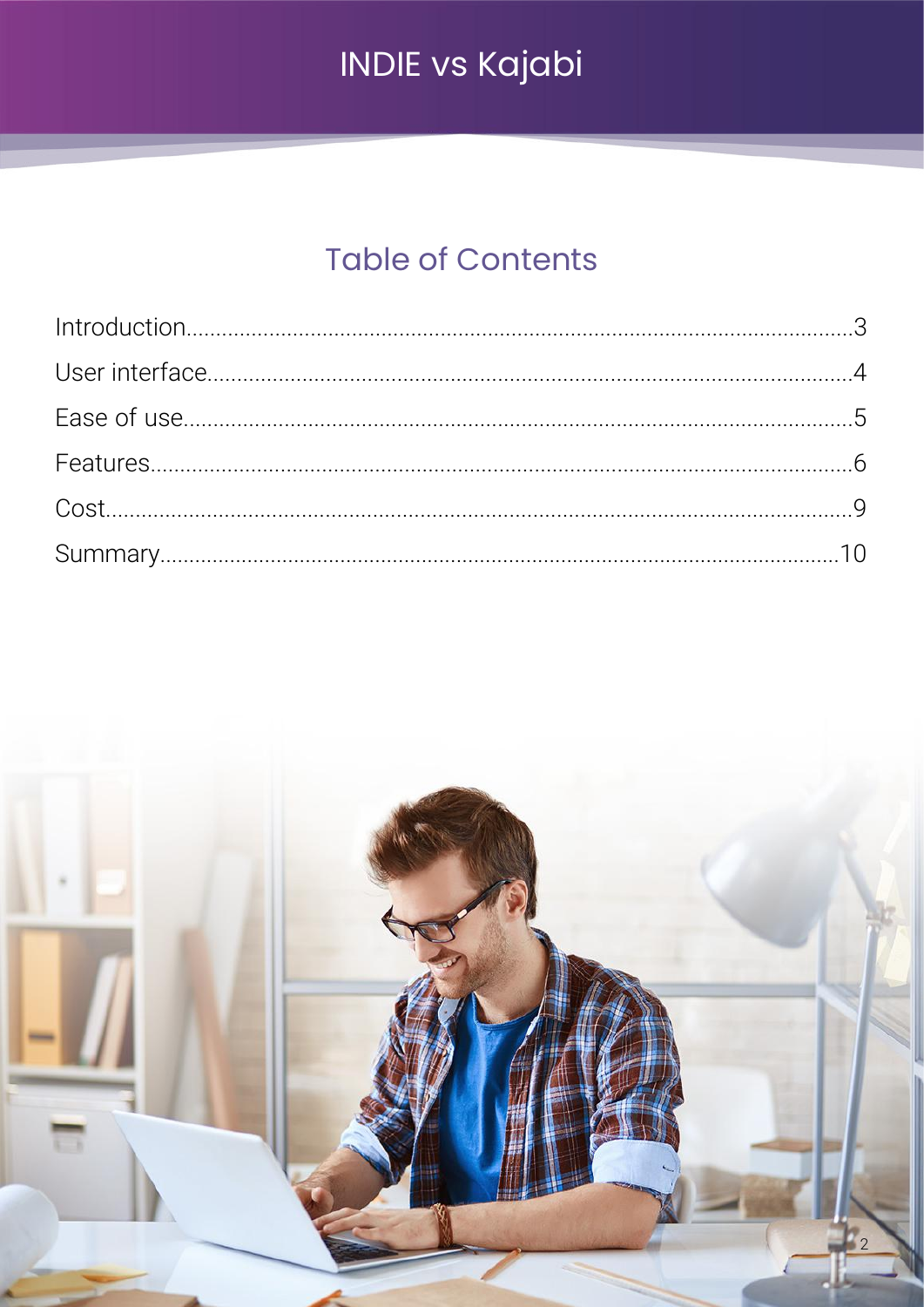## <span id="page-2-0"></span>Introduction

This document is a detailed comparison between INDIE and Kajabi, taking into consideration the features, functionality, and cost of each platform.

INDIE is an LMS for entrepreneurs that makes it easy to create, manage and sell online courses. With a beautiful and intuitive design, easy to use features and attractive pricing, the platform is the perfect solution for people that want to market their knowledge and grow their online business.

Kajabi is a platform for hosting and selling massive open online courses (MOOCs).

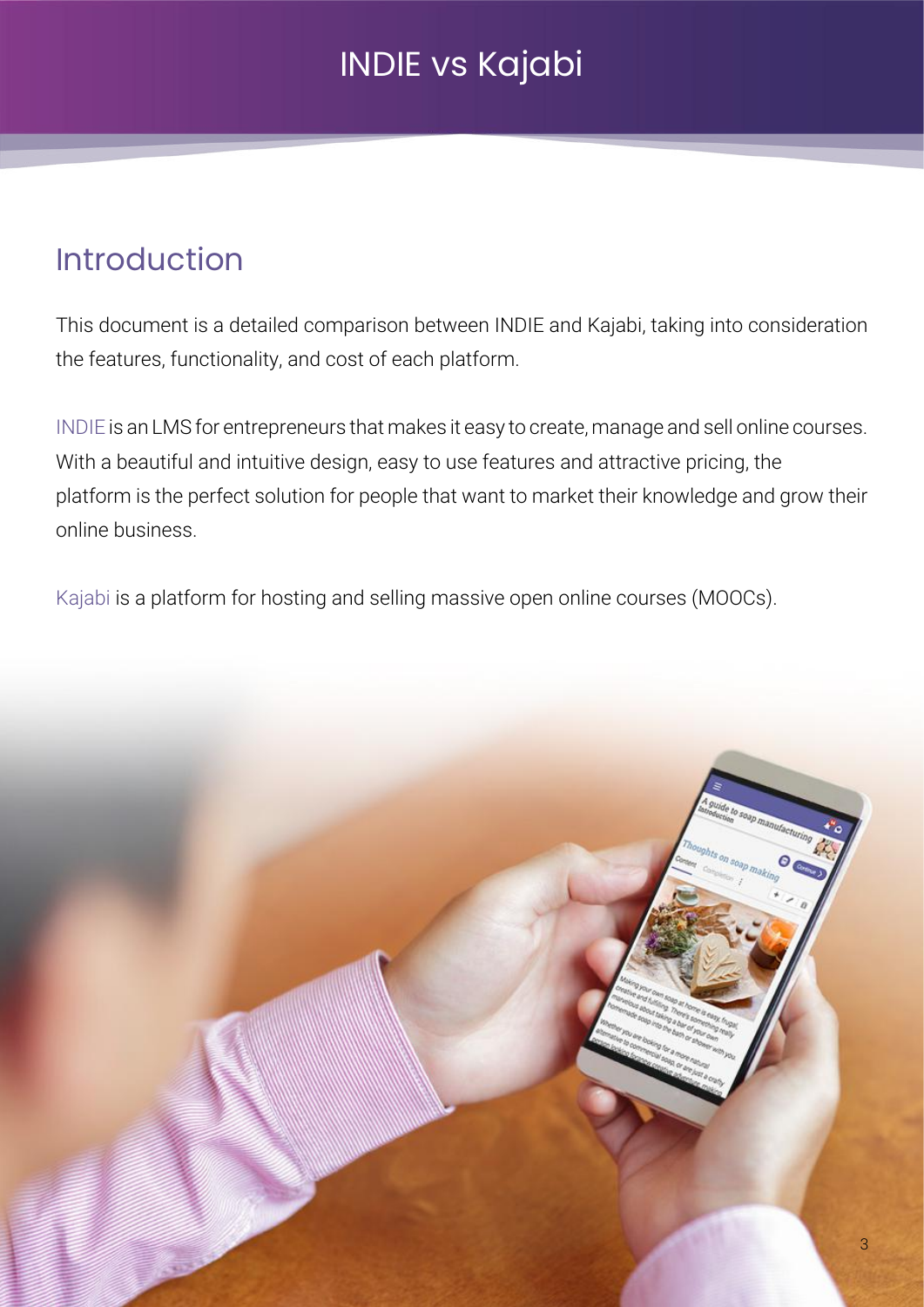## <span id="page-3-0"></span>User interface

INDIE has a modern, responsive design that looks great on any device. The platform has a clean and intuitive interface including beautiful tile-based graphical dashboards for all users, and an attractive course catalog that allows entrepreneurs to showcase their courses. INDIE users can fully customize their website with their own logo, color themes, terminology, visitor portal, and more. INDIE is available in more than 40 languages, including right-to-left languages.

The Kajabi user interface resembles a Wordpress site, especially the dashboard area, which is not so graphical as INDIE and is mainly text-based. Kajabi focuses on course creation and selling, and leaves the learning experience in the background.

Kajabi courses are quite simple and don't provide a logical sequence of content pages and assessments, which might be restrictive for some users.

Kajabi's content editor is more limited in terms of functionality. Instructors cannot edit or resize uploaded images, they cannot upload files, insert special characters and more.

The platform supports only 16 languages, does not support right-to-left languages, and automatic translation of users' communications.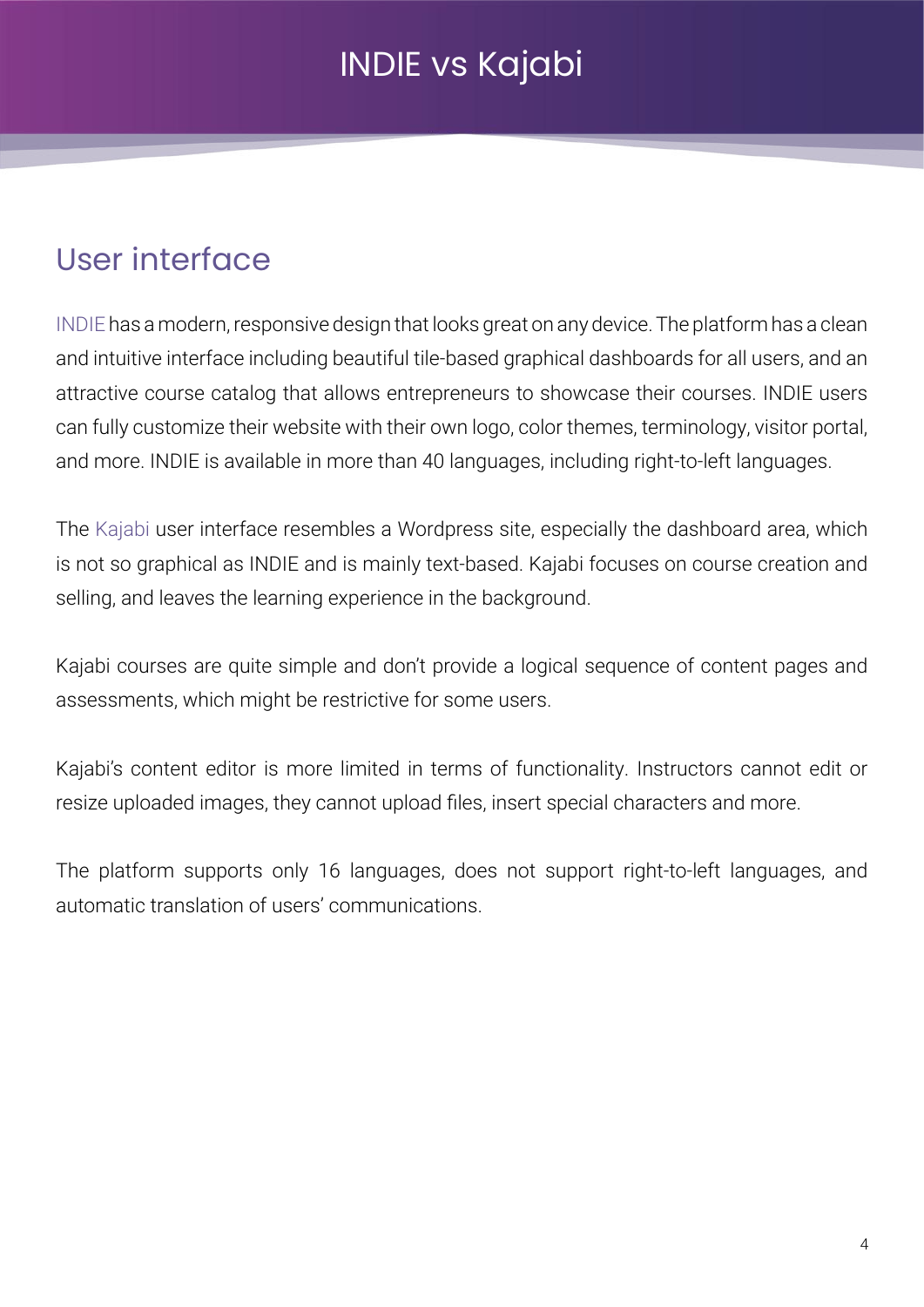## <span id="page-4-0"></span>Ease of use

INDIE is very intuitive and easy to use. In addition, it includes an online help center, with videos, getting started guides and searchable help content. INDIE has a rapid response support forum where staff members typically respond to questions within 15-30 minutes during business hours 24/5.

Kajabi is relatively easy to use, includes a help center with videos, searchable help content, email and chat support.

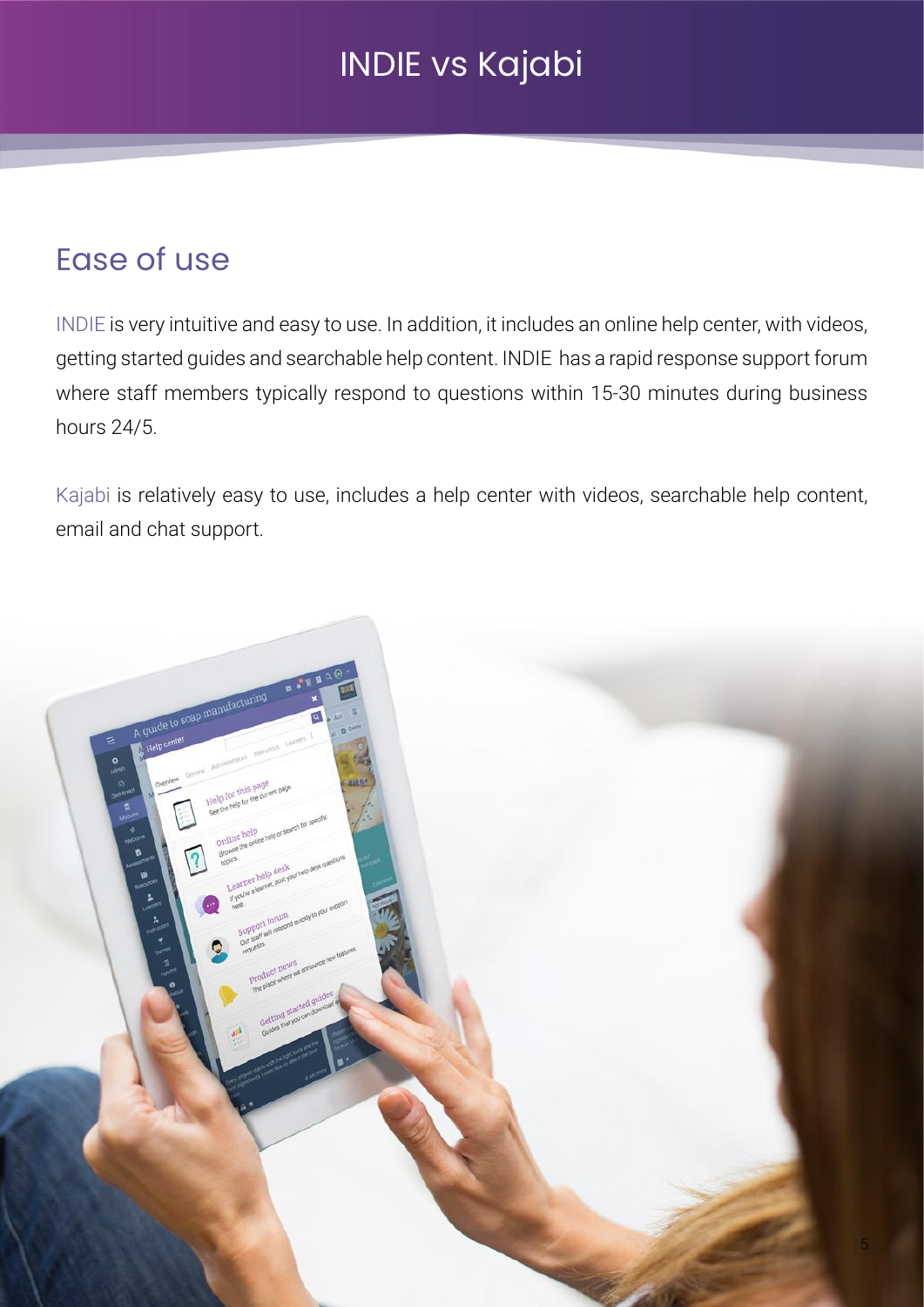## <span id="page-5-0"></span>Features

INDIE provides the range of functionality you'd expect in a modern LMS for entrepreneurs, such as support for courses content authoring, integrated e-commerce functionality, graphical course catalog, beautiful module layouts, gamification, automation, drip content, a customizable selling site, support for affiliates, marketing tools and more.

INDIE integrates with a wide variety of systems, including Google Drive, Calendars (iCal), PayPal, Stripe, Authorize.net, PayUbiz, Zapier, Panopto, and SMTP/POP3, SCORM, Common Cartridge Format, and QTI.

Kajabi is missing important learning engagement tools such as gamification, chat and activity feeds. There is also no automation for triggering rules when learners complete tasks in courses and there is no resources catalog to store and organize all materials.

Kajabi also has limited SEO options, mainly focused on optimizing the page title, description and image for social media sharing. In comparison, INDIE offers users additional options such as setting up keywords, uploading a custom robot.txt file, adding SEO metadata for individual catalog items, and more.

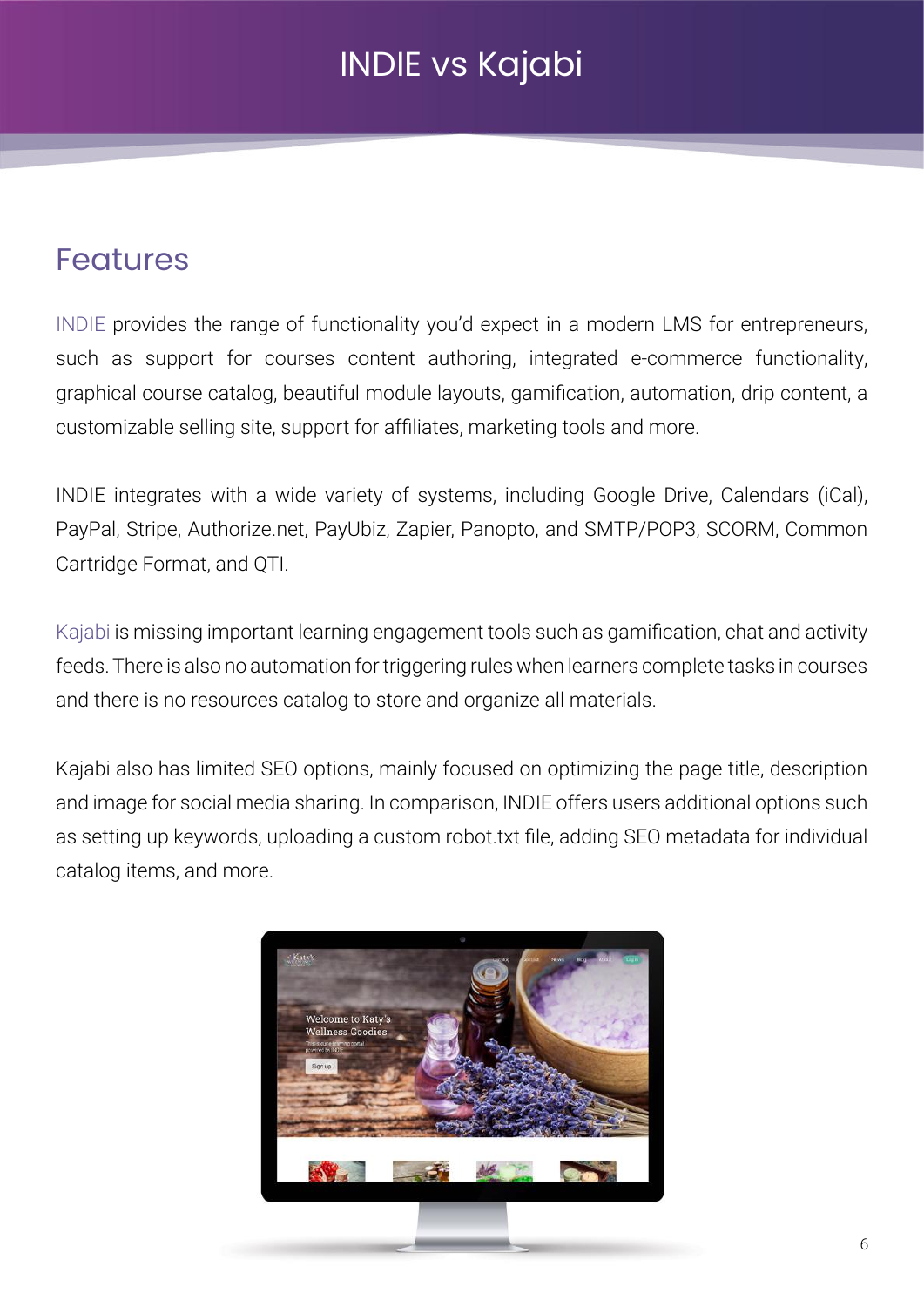Here is a list of INDIE LMS features that are not available in Kajabi:

#### User Interface

- Graphical dashboards
- Support for 40+ languages
- Automatic translation of communications
- Accessibility features

#### **Content**

- Gamification
- Resources catalog
- Drip content
- Audio recording from the browser
- Course ratings and reviews
- Selling digital media

#### Assessment and analytics

- Question banks for quizzes
- Custom reports for all users
- Saved and scheduled reports
- Learner activity timelines

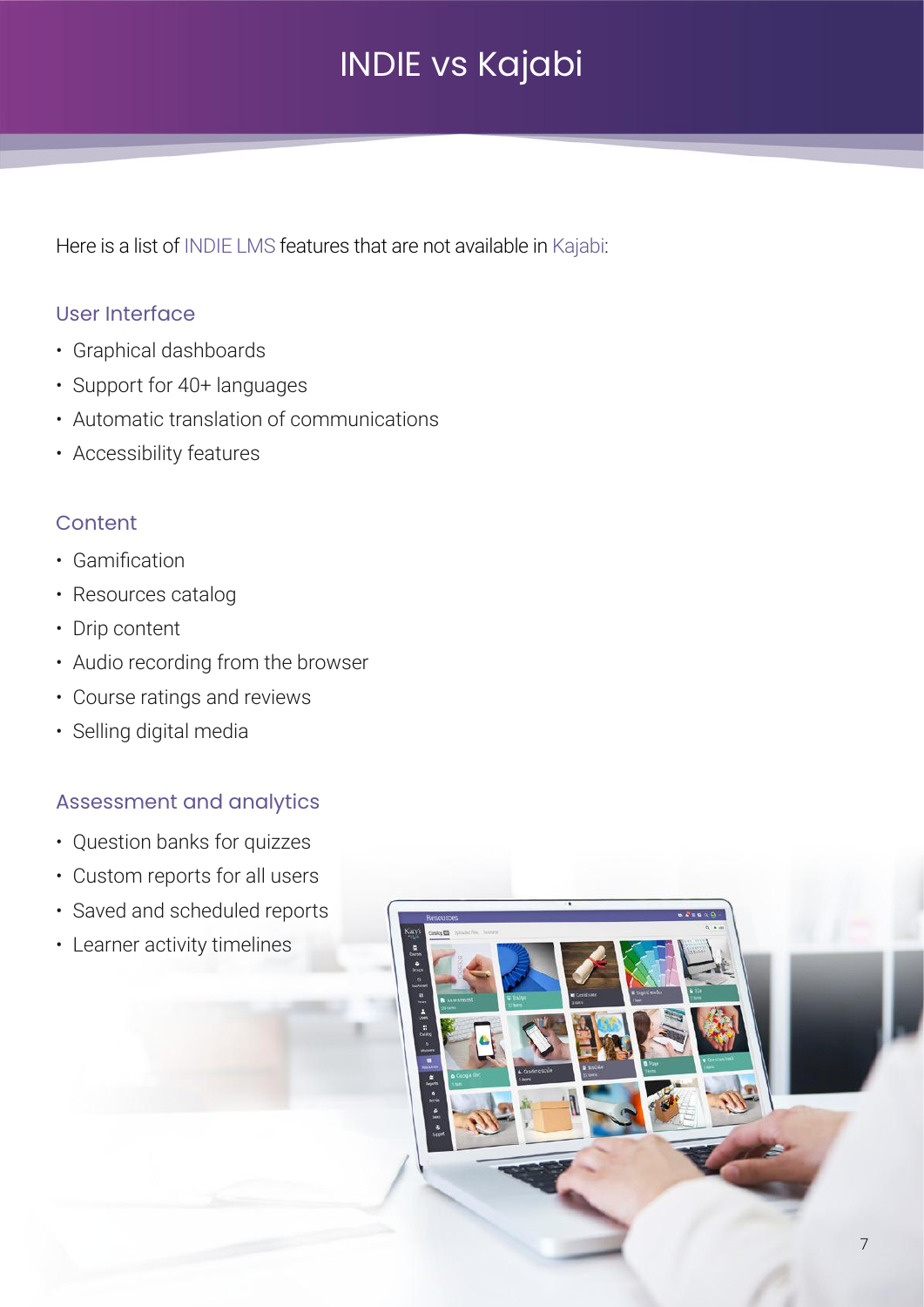ome<sub>Welln</sub>

Hamdmade

#### **Collaboration**

- Chat
- Groups
- Activity feeds
- Social networking
- Display of online users

#### Integrations

- PayPal Payments Pro
- PayUbiz
- PayU Latam
- Authorize.net
- Panopto
- CometChat
- QTI and CCF standards

#### **Other**

- Learner help desk
- Archiving learners
- Trash can for restoring deleted items
- Advanced SEO features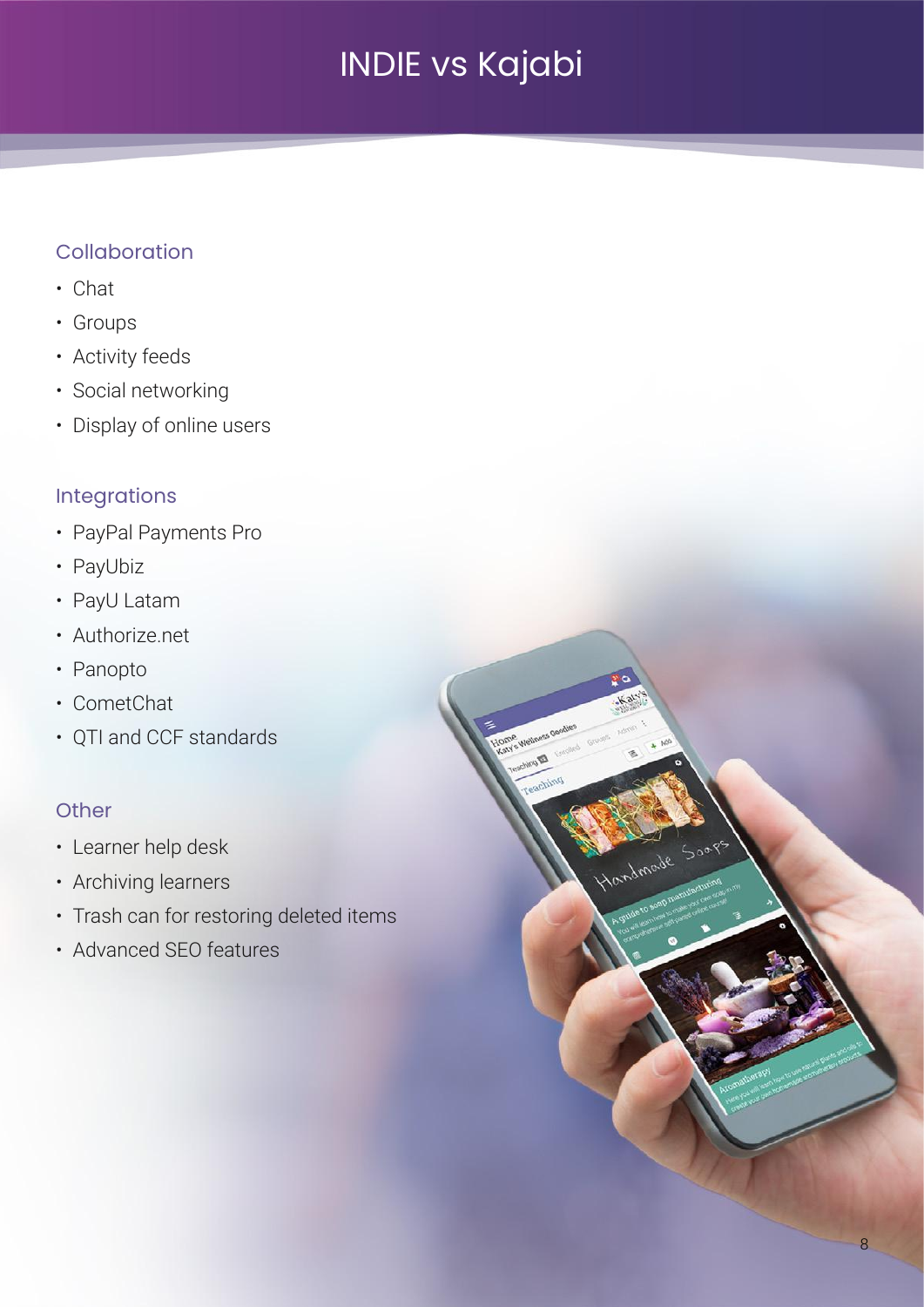### <span id="page-8-0"></span>**Cost**

INDIE's pricing plans range from \$103/month for 1,000 active learners and \$639/month for 50,000 active learners (yearly billing). There is a discount for yearly billing. There are no setup fees, cancellation fees, storage fees, bandwidth fees, support fees, or other hidden costs. INDIE only considers learner accounts, instructor and administrator accounts are not charged.

Kajabi's basic plan costs \$129/month for 1,000 active members and \$899/month for an unlimited number of active members.

While the prices are similar, the main difference is that INDIE offers an unlimited number of courses that users can create and sell, while the Kajabi starter plan allows users to create only 5 courses (products). In Kajabi the ability to remove the branding "Powered by Kajabi" is available only for the higher priced plans and the starter plan does not include the affiliates feature.